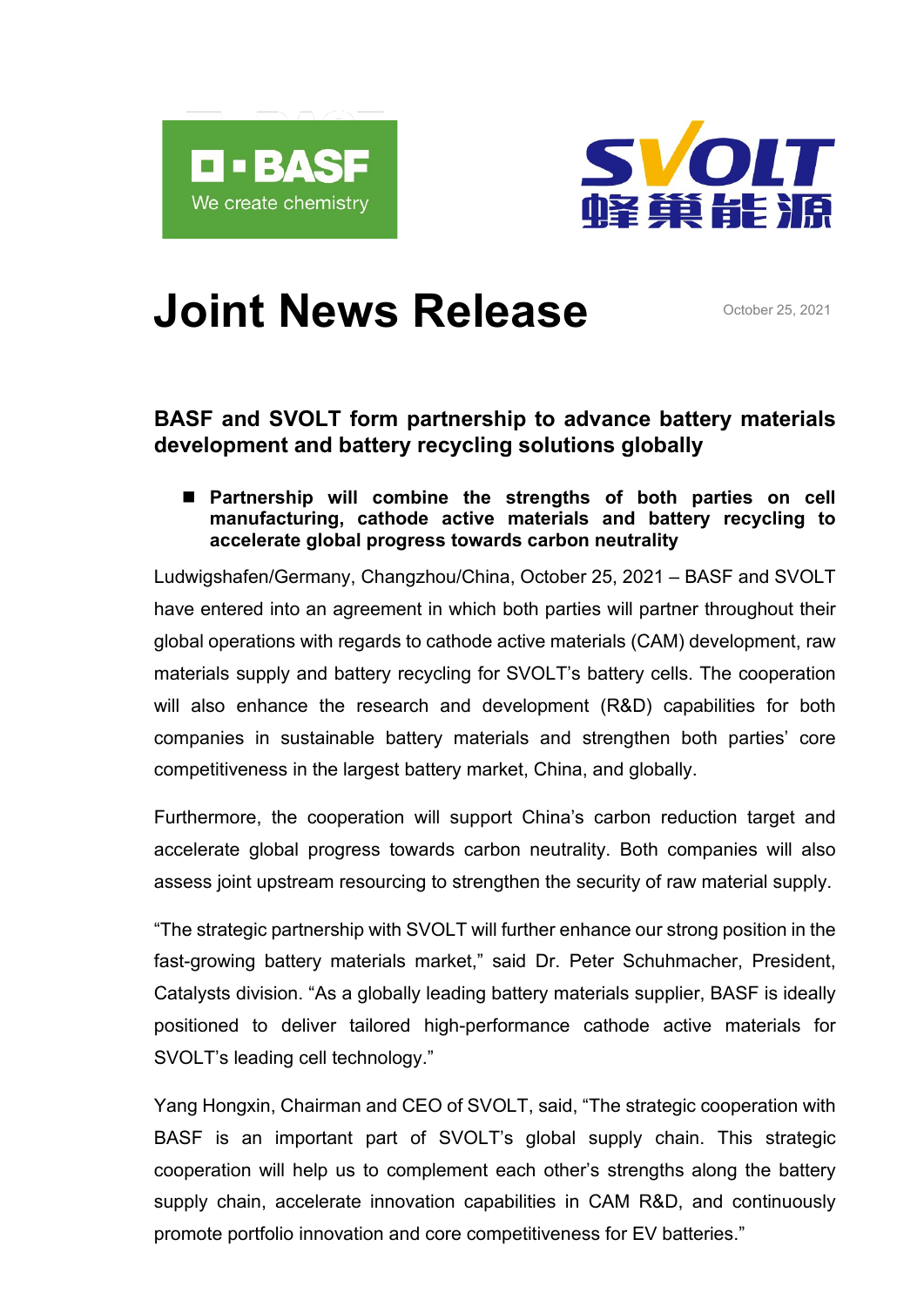As the largest chemical supplier to the automotive industry, BASF has established a strong position in the CAM market including a global manufacturing and R&D footprint, and a broad portfolio of mid- to high-nickel, manganese-rich, cobalt-free CAM. In Europe, BASF is introducing CAM production with an industry-leading carbon footprint through its advanced process technology, a secured local raw materials supply chain, a favorable energy mix for production, as well as short and effective logistics along the supply chain. BASF is continuously working closely with partners to accelerate innovation and form a sustainable battery value chain worldwide.

SVOLT is a global high-tech company for batteries. It has established seven R&D centers in Wuxi, Baoding, Shanghai and Shenzhen in China as well as in Japan, Korea and India. Its unique high-speed stacking technology, high-safety cobalt-free batteries, solid-state batteries, automotive-grade AI intelligent manufacturing, etc. are all at world leading level. It is actively expanding the upstream and downstream value chains and strives to build a great company in global new energy industry.

## **BASF Media Contact**

Sophie Lyu Phone: +86 21 2039-3252 Email: [sophie.lyu@basf.com](mailto:sophie.lyu@basf.com)

## **SVOLT Media Contact**

Eric Fan Phone: +86-151-3899-1231 Email: fankejian@svolt.cn

**Receive up-to-date news releases from BASF via push notification on your smartphone. Register for our news service at [basf.com/pushnews.](http://www.basf.com/pushnews)**

#### **About BASF's Catalysts Division**

BASF's Catalysts division is the world's leading supplier of environmental and process catalysts. The group offers exceptional expertise in the development of technologies that protect the air we breathe, produce the fuels that power our world and ensure efficient production of a wide variety of chemicals, plastics and other products, including advanced battery materials. By leveraging our industry-leading R&D platforms, passion for innovation and deep knowledge of precious and base metals, BASF's Catalysts division develops unique, proprietary solutions that drive customer success. Further information on BASF's Catalysts division is available on the Internet at [www.catalysts.basf.com.](http://www.catalysts.basf.com/)

#### **About BASF**

At BASF, we create chemistry for a sustainable future. We combine economic success with environmental protection and social responsibility. More than 110,000 employees in the BASF Group contribute to the success of our customers in nearly all sectors and almost every country in the world.